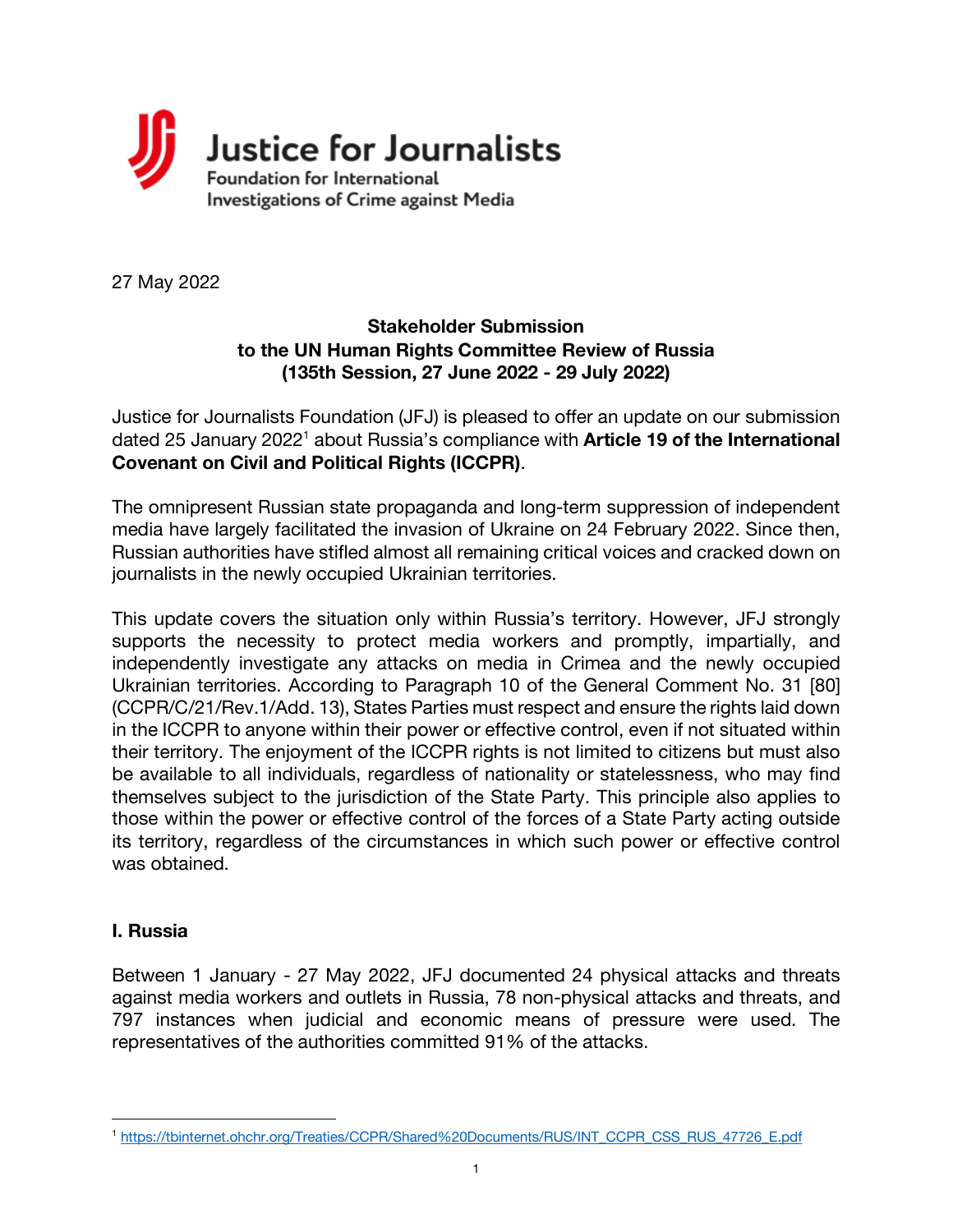In 25 cases, the pressure on media had a "hybrid" nature, i.e., it was applied systematically and using two or more mechanisms. These cases concerned the same five media workers.

The most significant developments included:

#### 1) New restrictive laws

Several new laws have been passed that negatively affect media workers.

The Federal Laws No. 32-FZ dated 4 March 2022 and No. 63-FZ dated 25 March 2022 criminalised **public dissemination of knowingly false information about the use of the Russian army and the exercise of powers by the Russian public authorities abroad** (Article 207.3 of the Criminal Code), punishable by up to 15-year imprisonment with further disqualification from certain positions and activities for up to five years.

The same laws criminalised **public discrediting of the Russian army or the exercise of powers by the Russian public authorities defending the interests of Russia and its citizens and maintaining international peace and security** (Article 280.3 of the Criminal Code). The punishment includes up to five-year imprisonment with further disqualification from certain positions and activities for up to five years. The criminal liability may be imposed only if the person was held liable for a similar administrative offence (Article 20.3.3 of the Code of Administrative Offences) within a year. The administrative liability includes fines up to 100 000 RUB (1 550 EUR) for individuals, 300 000 RUB (4 650 EUR) for officials, and 1 mln RUB (15 520 EUR) for legal entities.

The Federal Law No. 32-FZ dated 4 March 2022 also criminalised **calls for sanctions against Russia, its citizens or legal entities** (Article 284.2 of the Criminal Code), punishable by up to three-year imprisonment with a possible fine up to 200 000 RUB (3 100 EUR) or the annual income. The criminal liability may be used only if the person was held liable for a similar administrative offence (Article 20.3.4 of the Code of Administrative Offences) within a year. The administrative liability includes fines up to 50 000 RUB (780 EUR) for individuals, 200 000 RUB (3 100 EUR) for officials, and 500 000 RUB (7 760 EUR) for legal entities.

The Federal Law No. 103-FZ dated 16 April 2022 introduced administrative liability for **publicly equating the aims, decisions, and actions of the USSR leadership, commanders, and military personnel with those of the Nazi Germany and the European Axis during the Second World War** and **refusing to acknowledge the decisive role of the Soviet people in defeating Germany and the Soviet humanitarian mission in liberating Europe** (Article 13.48 of the Code of Administrative Offences), including:

- fines up to 5 000 RUB (80 EUR) or an up to 15-day detention for individuals;

- fines up to 20 000 RUB (310 EUR) or an up to one-year disqualification for officials;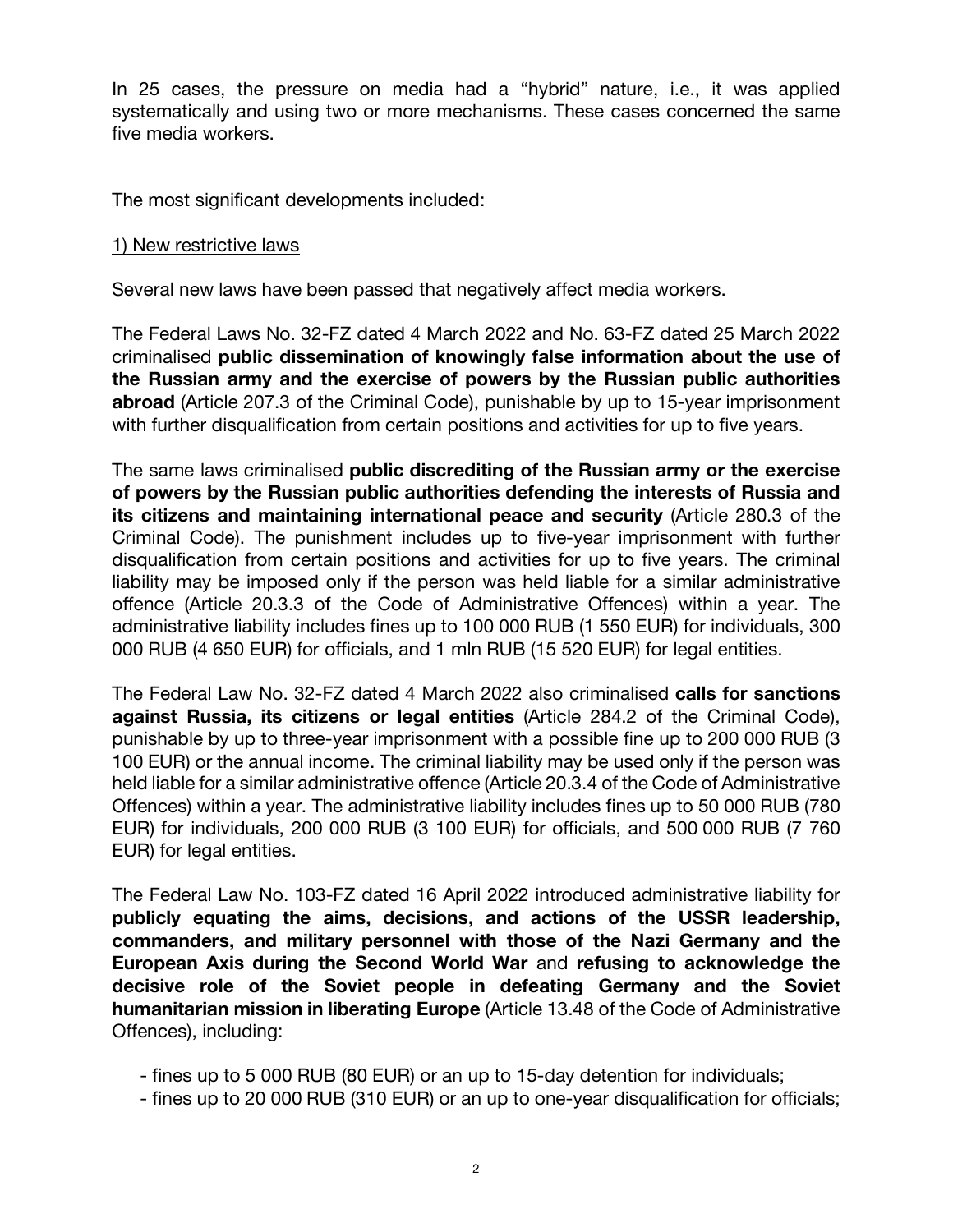- fines up to 100 000 RUB (1 550 EUR) or an up to 90-day suspension of activities for legal entities.

In addition, the State Duma is considering:

- The bill No. 113045-82 **systematising and broadening the regulation of "foreign agents"**. The proposed changes include the possibility to designate persons under a vaguely defined "foreign influence" as "foreign agents" regardless of their funding, the expansion of the "foreign agent" law to new groups (e.g., commercial companies and broadly defined "affiliates" of the "foreign agents"), and an expansive list of activities restricted for "foreign agents";

- The bill No. 101646-8 $3$  authorising the General Prosecutor's Office to initiate the **extrajudicial ban of foreign media outlets' work in Russia as a "reciprocal response" to the ban of Russian media abroad**, as well as the **extrajudicial blocking of any websites and withdrawal of any media outlet's registration for circulating prohibited information** (e.g., allegedly false information about the army or public authorities, calls for "unauthorised" protests, or information showing "blatant disrespect" to the Russian society, state and its symbols, public authorities, and the Constitution);

- The bill No. 130406-8<sup>4</sup>, introducing several changes, including:

- criminalisation of a **"confidential co-operation" with a foreign intelligence service, an international or foreign organisation or their representatives** (Article 275.1 of the Criminal Code). The "co-operation" is defined as making and maintaining contact to assist them in activities aimed against the state security. If adopted, the offence will cover actions not amounting to treason and will be punishable by up to eight-year imprisonment, as well as possible further restriction of liberty for up to two years and a fine up to 1 mln RUB (15 520 EUR) or a three-year income. The criminal liability for the co-operation with foreign or international organisations is supposed to apply only if they "act in the interests of a foreign intelligence service". However, in practice this will likely be based on an investigator's judgement. Thus, the liability may be imposed, for example, for confidential journalistic work funded by a non-Russian organisation or involving foreign colleagues;

- extension of the criminal liability for **participating in, financing, and organising the activities of an "undesirable organisation"** (Article 284.1 of the Criminal Code) to people based abroad. If adopted, this will allow the authorities to significantly restrict the ability of the journalists and human rights defenders who have left the country to organise abroad and continue their Russia-related work;

- criminalisation of the **public calls for activities against the state security** (Article 280.4 of the Criminal Code), punishable by up to a seven-year imprisonment, as well as possible further fine up to 2.5 mln RUB (38 800 EUR) or up to a five-year income,

<sup>&</sup>lt;sup>2</sup> https://sozd.duma.gov.ru/bill/113045-8, https://meduza.io/en/feature/2022/04/25/russia-s-next-foreign-agents-law

<sup>3</sup> https://sozd.duma.gov.ru/bill/101646-8

<sup>4</sup> https://sozd.duma.gov.ru/bill/130406-8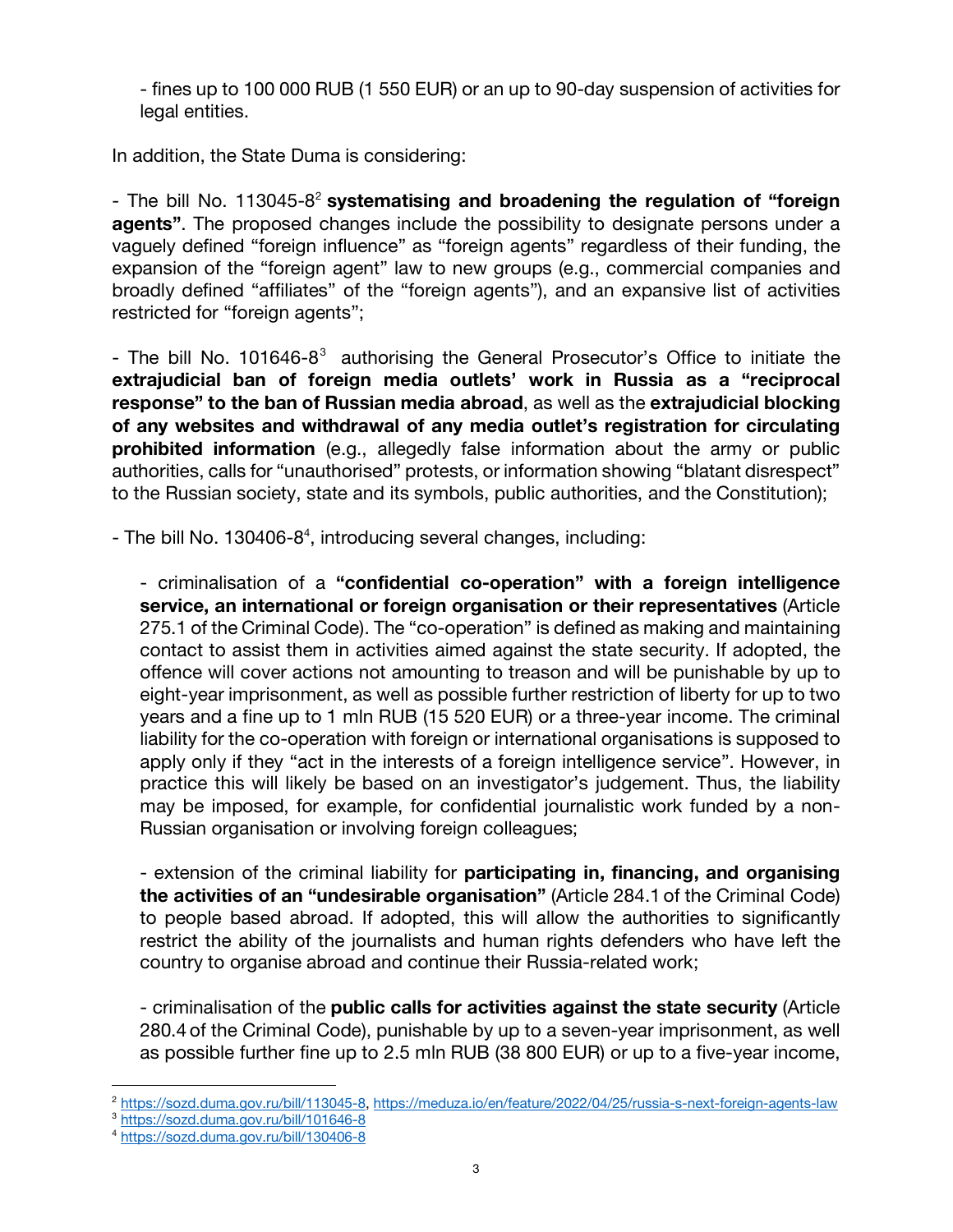restriction of liberty for up to two years, and disqualification from certain activities and positions for up to 15 years.

#### 2) Widespread use of judicial and economic pressure

The use of judicial and economic pressure has intensified and included the following trends:

- Wide-spread criminalisation of media workers: at least 31 criminal cases were initiated and five of them ended in convictions. Fourteen criminal cases were opened under Article 207.3 of the Criminal Code, one – under Article 280.3, and so far none – under Article 284.2.

- Home searches and seizure of electronic devices were widely used – 18 and 11 cases respectively.

- At least 75 media workers were arrested during the anti-war protests, often with the use of excessive force; eight administrative fines and four administrative detentions were imposed.

- On 24 February 2022, the Federal Service for Supervision of Communications, Information Technology and Mass Media (Roskomnadzor) informed all journalists that they must use only the Russian government's information about the war.<sup>5</sup> Otherwise, they risked immediate blocking and fines up to 5 mln RUB (77 600 EUR) for "abuse of media freedom" (Article 13.15 of the Code of Administrative Offences). Subsequently, Roskomnadzor ordered at least 46 media outlets to remove their materials and imposed 163 blockings for publications about the war based on other sources.

- Over 20 media outlets had to suspend or stop their work in Russia, including the key independent Russian media: Novaya Gazeta, TV channel Dozhd, and radio station Echo of Moscow, along with international media: BBC, CNN, Bloomberg, CBS and many others.

- Dozens of independent media outlets have been blocked (Deutsche Welle, Euronews, Voice of America, Meduza, Bellingcat and many others), along with social media platforms Twitter, Facebook, and Instagram. Additionally, the Tverskoy District Court of Moscow has banned Meta — the parent company of Facebook, Instagram, and WhatsApp – for "extremist" activities, making its work in Russia illegal.

- More individuals and organisations were assigned stigmatising labels. Four mediarelated organisations are currently designated as "**undesirable organisations**"6 , nine media organisations and organisations supporting independent media – as "**foreign**

<sup>5</sup> https://rkn.gov.ru/news/rsoc/news74084.htm

<sup>6</sup> https://minjust.gov.ru/ru/documents/7756/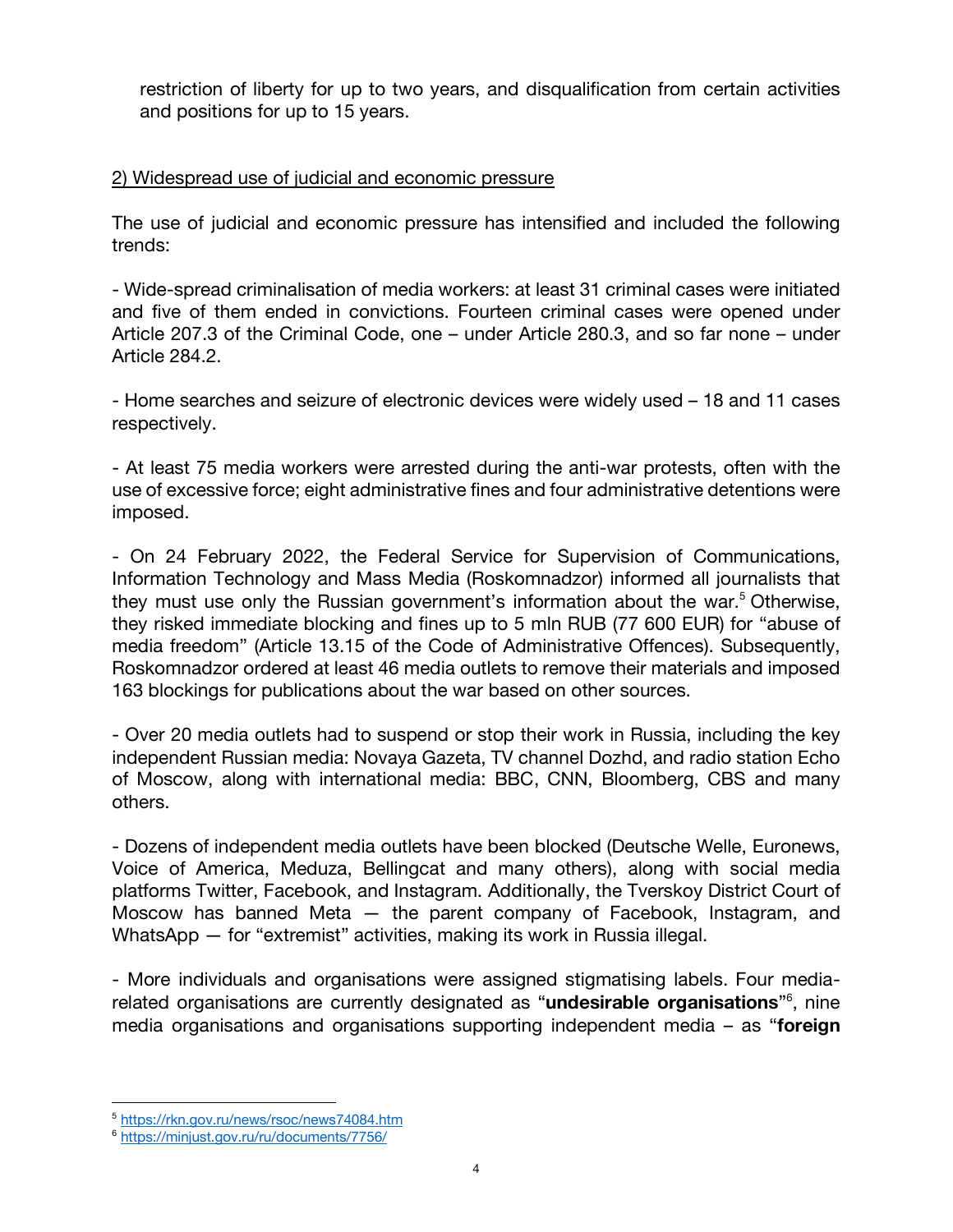**agent NGOs**"7 , 154 persons – as "**mass media foreign agents**"8 , and two media workers – as "**individual foreign agents**" 9 . The Federal Law No. 60-FZ dated 14 March 2022 authorised the Ministry of Justice to create a unified register of different "foreign agents" and affiliates, thus simplifying the control over them.

# 3) Large number of physical attacks and threats

The number of physical attacks and threats against media workers remained high – 24 instances.

In a recent high-profile case, on 7 April 2022, the editor-in-chief of Novaya Gazeta and Nobel Peace Prize-winner Dmitry Muratov was attacked at Kazansky Railway Station in Moscow. An unidentified person poured red paint at him, causing chemical eye burns. Novaya Gazeta has identified the attacker<sup>10</sup>, but the criminal case has not been opened despite the video evidence and witness statements available.

# 4) Harassment

In at least seven cases, the doors of media workers' homes were vandalised with letters "V" and "Z", symbolising support for the invasion of Ukraine, as well as insults and threats for the war coverage.

On 24 March 2022, a severed pig's head and a sticker with the Ukrainian coat of arms and an antisemitic insult were left at the doorstep of Alexei Venediktov, the editor-inchief of Echo of Moscow. He reported an incident to the police, but the status of an investigation is unclear.

# 5) Forced relocation

Dozens of Russian media workers left the country in 2022 because of the risks connected with their work: at least four of them – due to online threats or surveillance, and at least 13 – due to criminal cases, searches, or interrogations.

# 6) Pressure on media workers' relatives and loved ones

The pressure on media workers continued to be applied through their relatives and loved ones – at least six judicial attacks took place. The Federal Security Service reportedly visited and questioned the relatives of media workers who had left Russia.

<sup>7</sup> http://unro.minjust.ru/NKOForeignAgent.aspx, https://data.ovdinfo.org/inoteka

<sup>8</sup> https://minjust.gov.ru/ru/documents/7755/

<sup>9</sup> https://minjust.gov.ru/ru/activity/directions/942/spisok-lic-vypolnyayushih-funkcii-inostrannogoagenta/?hash=cfa8947a-b36e-447a-aca0-dcf06a53cf4d

<sup>10</sup> https://novayagazeta.ru/articles/2022/04/12/pridem-k-kazhdomu-iz-vas